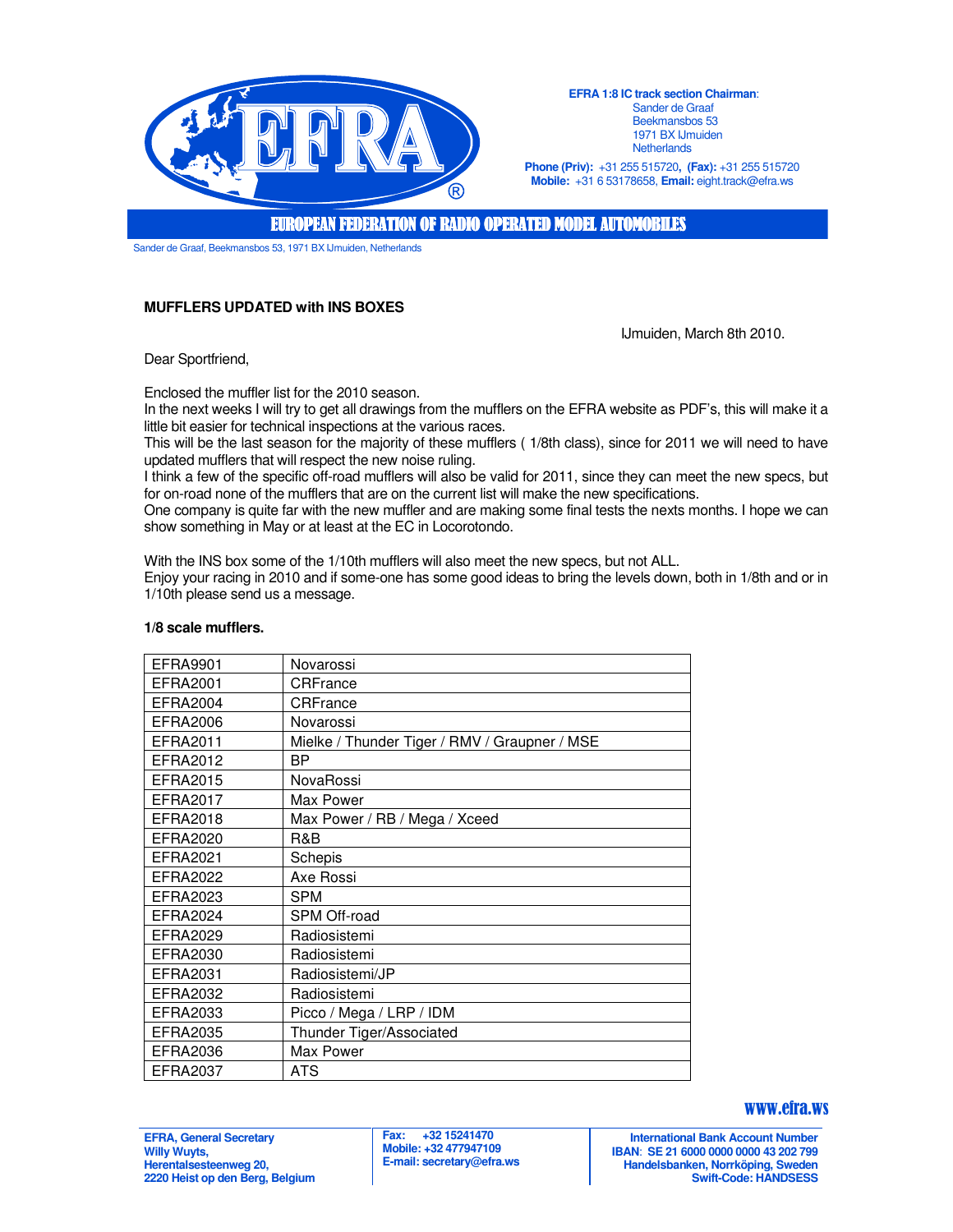

| <b>EFRA2040</b> | AxeRossi                                                                                                |
|-----------------|---------------------------------------------------------------------------------------------------------|
| <b>EFRA2041</b> | Mielke / Orcan / RMV / Xceed / MSE / Graupner / Ansmann / Thunder Tiger<br>/ Carson / Buggysport Racing |
| <b>EFRA2042</b> | OS Engines Mugen Seiki Ninja                                                                            |
| EFRA2043        | OS Engines                                                                                              |
| <b>EFRA2045</b> | R&B                                                                                                     |
| <b>EFRA2046</b> | Picco / Mega / LRP / IDM                                                                                |
| <b>EFRA2047</b> | Hong Nor                                                                                                |
| <b>EFRA2048</b> | Radiosistemi                                                                                            |
| <b>EFRA2050</b> | Axe Rossi                                                                                               |
| <b>EFRA2051</b> | R&R Non Solo Racing                                                                                     |
| <b>EFRA2052</b> | NovaRossi                                                                                               |
| <b>EFRA2053</b> | <b>GRP</b> Gandini                                                                                      |
| <b>EFRA2054</b> | <b>GRP</b> Gandini                                                                                      |
| <b>EFRA2055</b> | <b>GRP</b> Gandini                                                                                      |
| <b>EFRA2056</b> | Sirio Orion CRF Boss SM REDS Werks KM Epic by LM                                                        |
| <b>EFRA2057</b> | Sirio Orion CRF Boss SM REDS Werks KM Epic by LM                                                        |
| <b>EFRA2058</b> | Sirio Orion CRF Boss SM REDS Werks KM Epic by LM                                                        |
| <b>EFRA2060</b> | Shengine                                                                                                |
| <b>EFRA2061</b> | Mielke / Xceed / MSE                                                                                    |
| <b>EFRA2062</b> | Hongnor                                                                                                 |
| <b>EFRA2063</b> | LRP / NOSRAM                                                                                            |
| <b>EFRA2064</b> | DI Monaco Model                                                                                         |
| <b>EFRA2065</b> | Orion                                                                                                   |
| EFRA2066        | Orion                                                                                                   |
| <b>EFRA2067</b> | <b>EDAM</b>                                                                                             |
| EFRA2068        | Capricorn                                                                                               |
| <b>EFRA2069</b> | RCE/Hipex                                                                                               |
| <b>EFRA2070</b> | Mielke                                                                                                  |
| EFRA2071        | <b>Team Losi</b>                                                                                        |
| <b>EFRA2072</b> | Go Tech                                                                                                 |
| EFRA2073        | <b>MAX</b>                                                                                              |
| <b>EFRA2074</b> | Sirio Orion CRF Boss SM REDS Werks KM Epic by LM                                                        |
| EFRA3001        | R&B                                                                                                     |
| <b>EFRA3002</b> | R&B                                                                                                     |
| EFRA3003        | R&B                                                                                                     |
| EFRA3004        | NovaRossi                                                                                               |
| <b>EFRA3005</b> | NovaRossi                                                                                               |
| <b>EFRA3006</b> | NovaRossi                                                                                               |
| <b>EFRA3007</b> | NovaRossi                                                                                               |
| <b>EFRA3008</b> | GRP                                                                                                     |
| EFRA3009        | GRP                                                                                                     |
| EFRA3011        | <b>BP</b>                                                                                               |
| EFRA3012        | Mielke / RMV / MSE / Orcan                                                                              |
| EFRA3013        | <b>SPM</b>                                                                                              |
| EFRA3014        | Sirio Orion CRF Boss SM REDS Werks KM Epic by LM                                                        |
| EFRA3015        | Sirio Orion CRF Boss SM REDS Werks KM Epic by LM                                                        |
| EFRA3016        | Hongnor                                                                                                 |
| EFRA3017        | Radio Sistemi                                                                                           |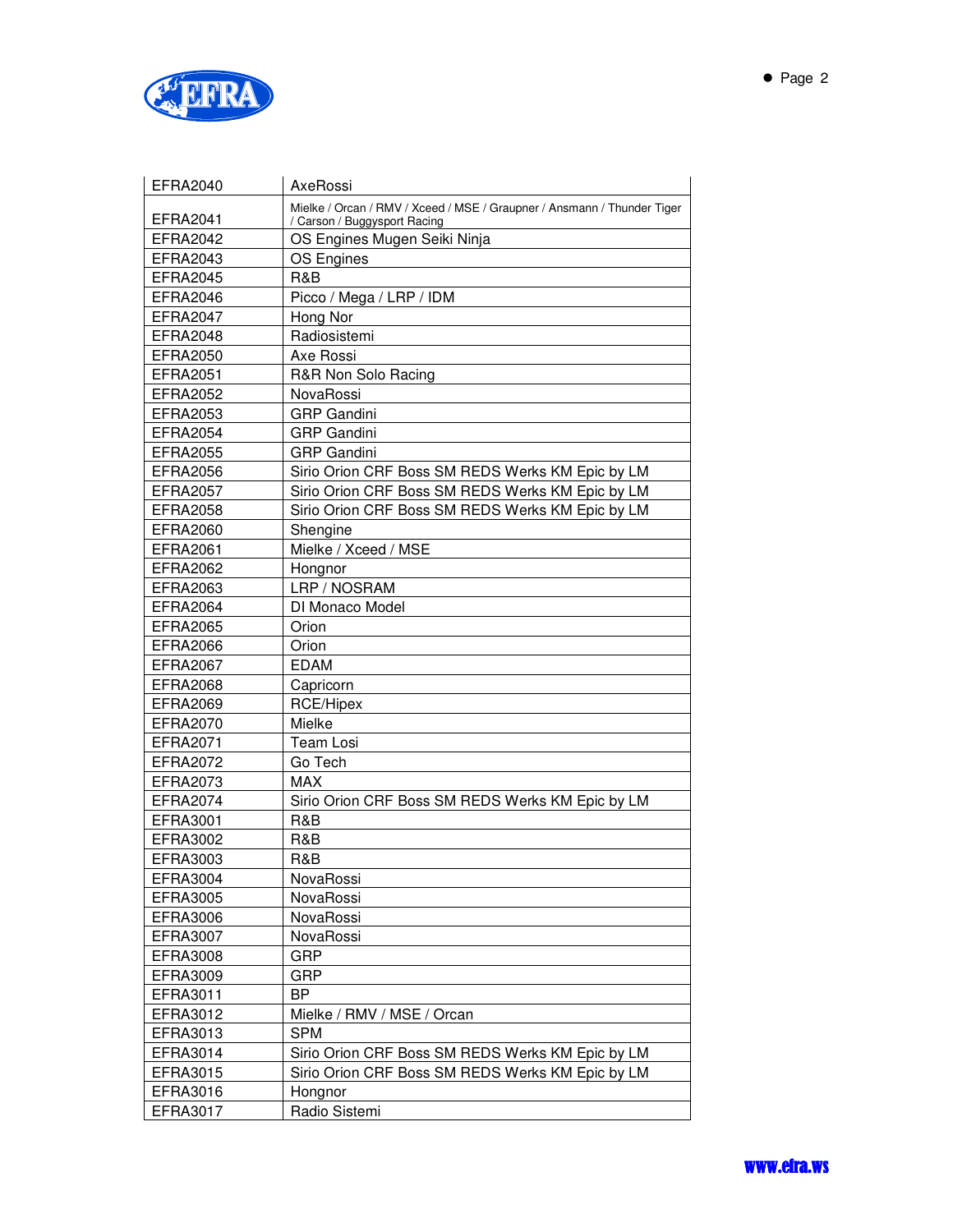

| EFRA3018        | Radio Sistemi                 |
|-----------------|-------------------------------|
| EFRA3019        | Radio Sistemi                 |
| <b>EFRA3020</b> | Schepis                       |
| <b>EFRA3021</b> | Di Monaco                     |
| EFRA3023        | <b>VP Racing</b>              |
| <b>EFRA3024</b> | Max                           |
| <b>EFRA3025</b> | <b>OS</b>                     |
| <b>EFRA3026</b> | <b>OS</b>                     |
| <b>EFRA3027</b> | <b>OS</b>                     |
| <b>EFRA3028</b> | <b>OS</b>                     |
| <b>EFRA3029</b> | <b>Team Orion CRF</b>         |
| EFRA3030        | <b>Team Orion CRF</b>         |
| EFRA3031        | Picco / Mega / LRP / IDM      |
| <b>EFRA3032</b> | Picco / Mega / LRP / IDM      |
| EFRA3033        | SH/Golden Lion                |
| EFRA3034        | <b>RCE</b>                    |
| <b>EFRA3035</b> | <b>RCE</b>                    |
| <b>EFRA3036</b> | JP                            |
| <b>EFRA3037</b> | LRP 36220                     |
| <b>EFRA3038</b> | LRP 36230 / NOSRAM            |
| EFRA3039        | LRP 36240                     |
| <b>EFRA3043</b> | OEM-EFRA3025                  |
| <b>EFRA3044</b> | OEM-EFRA3026                  |
| <b>EFRA3045</b> | OEM-EFRA3027                  |
| <b>EFRA3046</b> | OEM-EFRA3028                  |
| <b>EFRA2075</b> | Shengine / Dynamite / Horizon |
| <b>EFRA2076</b> | LRP / NOSRAM                  |
| <b>EFRA2077</b> | Ital Trading / EZ Power       |
| <b>EFRA2078</b> | Max                           |
| <b>EFRA2079</b> | Max                           |
| <b>EFRA2080</b> | Hong Nor                      |
| <b>EFRA2081</b> | SSTech/Alpha                  |
| <b>EFRA2082</b> | Grossi                        |
| <b>EFRA2083</b> | Schepis / REDS / Boss         |
| <b>EFRA2084</b> | NovaRossi                     |
| <b>EFRA2085</b> | Hudy / Xray                   |
| <b>EFRA2086</b> | Dimonaco                      |

# **1/10th scale mufflers.**

| <b>EFRA 2501</b> | Mielke / Carson / Ansmann / RMV/ MSE |
|------------------|--------------------------------------|
| EFRA2502         | R&B                                  |
| EFRA2503         | NovaRossi/Mega                       |
| EFRA2504         | Picco                                |
| EFRA 2505        | <b>CR</b> France                     |
| EFRA2601         | NovaRossi                            |
| EFRA2602         | Max power                            |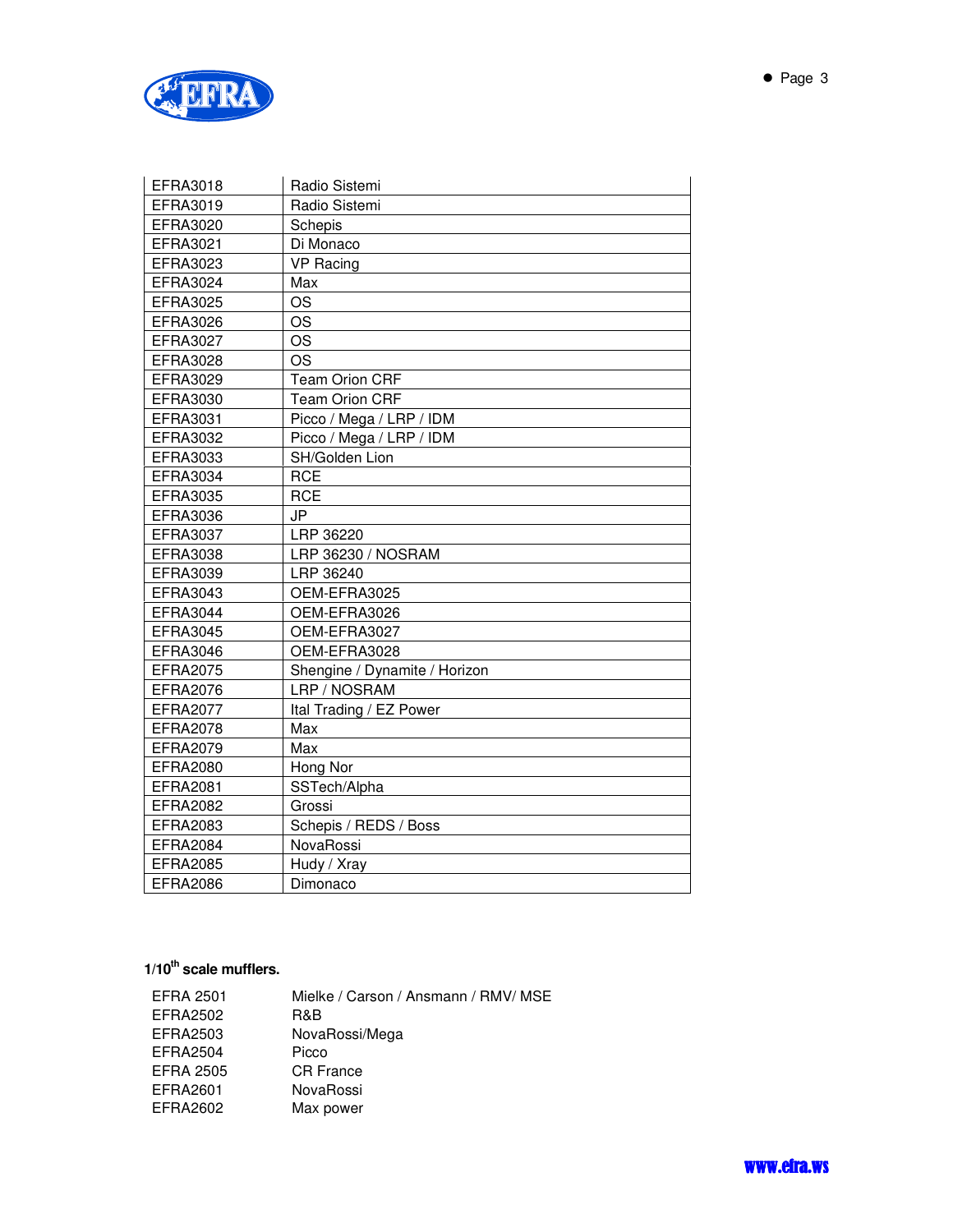

| EFRA2603        | Associated                                       |
|-----------------|--------------------------------------------------|
| EFRA2604        | R&B                                              |
| EFRA2606        | RCCpower                                         |
| EFRA2607        | Picco / Mega / LRP / IDM                         |
| EFRA2608        | Rossi, Axe                                       |
| EFRA2609        | Mugen                                            |
| EFRA2610        | Mielke                                           |
| EFRA2611        | Sirio by LM                                      |
| EFRA2612        | Sirio by LM                                      |
| EFRA2613        | Habbecke                                         |
| EFRA2614        | Schepis                                          |
| EFRA2615        | Max                                              |
| EFRA2616        | <b>CR France</b>                                 |
| EFRA2617        | IDM.                                             |
| EFRA2618        | Technokit / Hipex / RCE                          |
| EFRA2619        | Picco                                            |
| EFRA2620        | Radiosistemi                                     |
| EFRA2621        | ATS                                              |
| EFRA2622        | <b>SPM</b>                                       |
| EFRA2623        | Team magic                                       |
| EFRA2624        | Mielke / Orcan / Xceed / MSE                     |
| EFRA2625        | Team Magic                                       |
| EFRA2626        | Mielke / Xceed                                   |
| EFRA2627        | R&R Non Solo Racing                              |
| EFRA2628        | LRP                                              |
| EFRA2630        | NovaRossi                                        |
| EFRA2631        | <b>GRP Gandini</b>                               |
| EFRA2632        | <b>GRP Gandini</b>                               |
| EFRA2633        | <b>GRP Gandini</b>                               |
| EFRA2634        | <b>Team Orion</b>                                |
| EFRA2635        | <b>Team Orion</b>                                |
| EFRA2636        | <b>Team Orion</b>                                |
| EFRA2637        | <b>Team Orion</b>                                |
| EFRA2638        | <b>Team Orion</b>                                |
| EFRA2639        | Kyosho type A                                    |
| EFRA2640        | Kyosho type B                                    |
| EFRA2641        | Serpent Mega                                     |
| EFRA2642        | Vantage                                          |
| <b>EFRA2643</b> | <b>Fioroni</b>                                   |
| EFRA2644        | <b>LRP</b>                                       |
| <b>EFRA2645</b> | Graupner                                         |
| EFRA2646        | Graupner                                         |
| EFRA2647        | Orion                                            |
| EFRA2648        | Capricorn                                        |
| <b>EFRA2649</b> | Max                                              |
| <b>EFRA2650</b> | <b>EDAM</b>                                      |
| <b>EFRA2651</b> | Picco / Mega / LRP / IDM                         |
| EFRA2652        | NovaRossi                                        |
| <b>EFRA2653</b> | Sirio Orion CRF Boss SM REDS Werks KM Epic by LM |
| EFRA2654        | RCE/Hipex/GIMAR                                  |
|                 |                                                  |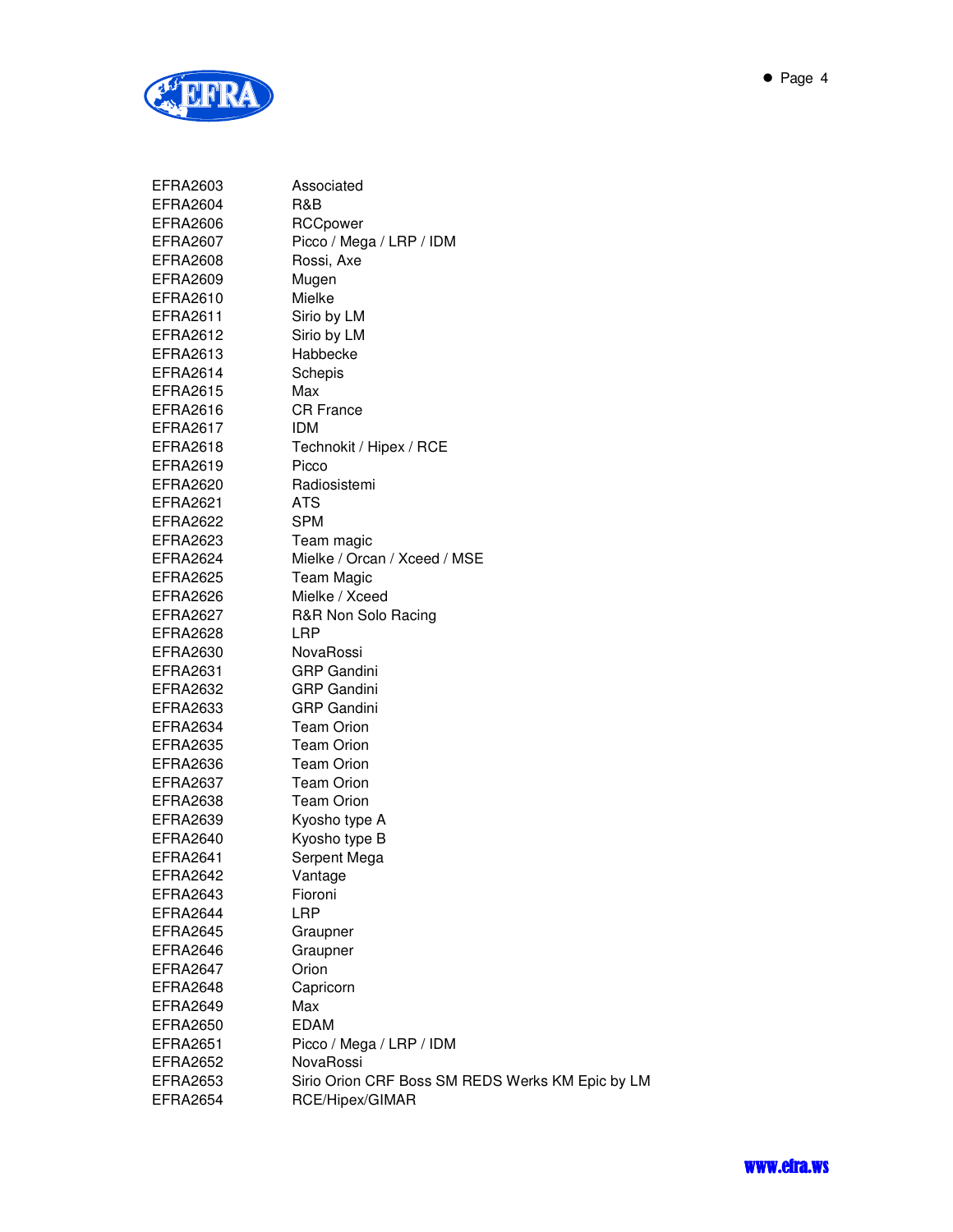

| <b>EFRA2655</b> | SchepisModel / Boss / REDS                       |
|-----------------|--------------------------------------------------|
| EFRA2656        | Orion                                            |
| <b>EFRA2657</b> | OS speed / Mugen                                 |
| EFRA2658        | Sirio Orion CRF Boss SM REDS Werks KM Epic by LM |
| EFRA3501        | NovaRossi                                        |
| EFRA2659        | R&B                                              |
| EFRA2660        | NovaRossi                                        |
| EFRA2661        | Os-engines                                       |
| EFRA2662        | Capricorn                                        |
| EFRA2663        | Mielke / Orcan                                   |
| EFRA2664        | Max                                              |

## **INS Boxes 2010 list.**

The new INS boxes will get a number, however this does not mean that all those boxes sold without a number are not valid anymore. It will take a few years before those boxes without a number have disappeared.

| FFRA-            |                               |                    |          |           |
|------------------|-------------------------------|--------------------|----------|-----------|
| INS200101        | Serpent                       | original from 2001 | $1/8$ th | $1/10$ th |
| EFRA-            |                               |                    |          |           |
| <b>INS200201</b> | Picco box, also sold by R&B   | original from 2002 | $1/8$ th | $1/10$ th |
|                  | Mielke / Mugen Seiki          | original from 2004 | $1/8$ th | $1/10$ th |
| FFRA-            |                               |                    |          |           |
| <b>INS200701</b> | NovaRossi                     | original from 2007 | $1/8$ th | $1/10$ th |
| EFRA-            |                               |                    |          |           |
| <b>INS200702</b> | Mielke modified / Mugen Seiki | original 2007      | $1/8$ th | $1/10$ th |
| FFRA-            |                               |                    |          |           |
| <b>INS200901</b> | NovaRossi / R&B               | original 2009      | $1/8$ th | $1/10$ th |
| FFRA-            | Serpent / Xceed / Max / OS    |                    |          |           |
| <b>INS200902</b> | Speed                         | original 2009      | $1/8$ th | $1/10$ th |
| EFRA-            |                               |                    |          |           |
| <b>INS200903</b> | modified NR (lower 200901)    | original 2010      | $1/8$ th | $1/10$ th |
| EFRA-            |                               |                    |          |           |
| <b>INS201001</b> | Hobby Pro / Team C            | original 2010      | $1/8$ th | $1/10$ th |



Xceed EFRA-INS200902